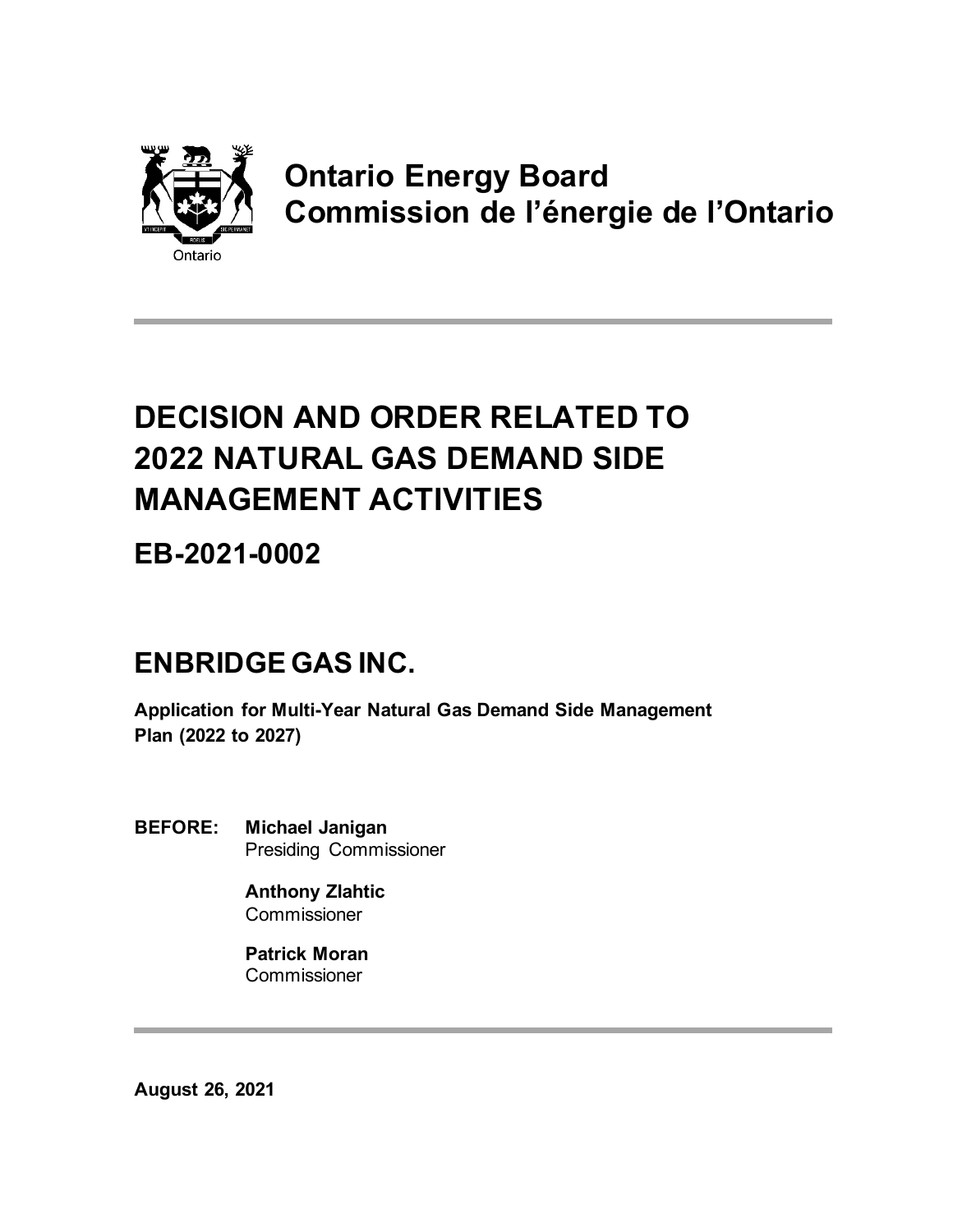## **1 INTRODUCTION AND SUMMARY**

Enbridge Gas Inc. (Enbridge Gas) applied to the Ontario Energy Board (OEB) for approval of a new natural gas demand side management (DSM) policy framework, effective January 1, 2022 as well as approval of a new multi-year DSM plan, inclusive of budgets, programs and targets from January 1, 2022 to December 31, 2027.

In addition to the general approval of the proposed policy framework and multi-year DSM plan, Enbridge Gas requested the OEB approve its proposed DSM budget by July 30, 2021. Enbridge Gas also requested an interim decision by August 31, 2021 approving its proposed DSM activities in 2022, subject to necessary adjustments on a prospective basis following the OEB issuing its final Decision and Order in this proceeding.

The OEB approved separate six-year DSM plans for Enbridge Gas Distribution Inc. (EGD) and Union Gas Limited (Union) on January 20, 2016 (the 2015-2020 DSM Decision).<sup>[1](#page-1-0)</sup>

Effective January 1, 2019, EGD and Union amalgamated to become Enbridge Gas Inc. Following the amalgamation, Enbridge Gas is maintaining the existing EGD and Union rate zones.

On July 16, 2020, the OEB approved a one-year extension of the 2020 DSM plans for the EGD and Union rate zones.<sup>[2](#page-1-1)</sup>

Enbridge Gas proposed that the 2022 program year act as the starting point, or base year, for the programs, annual budgets, and targets that make up the new multi-year DSM plan. The remainder of the plan, from 2023 to 2027, would then build upon the activities in place in 2022 with the budgets and targets to support those activities being adjusted on an annual basis.

As part of its 2022 program year, Enbridge Gas has proposed to integrate the two legacy utility DSM plans, including programs, scorecards, metrics and budgets throughout the term of new multi-year DSM plan. Enbridge Gas requested the OEB provide interim approval of its 2022 DSM program activities by August 31, 2021 as a final decision from the OEB on this application is not likely until sometime in 2022.

<span id="page-1-0"></span><sup>1</sup> EB-2015-0029/0049, Decision and Order, January 20, 2016

<span id="page-1-1"></span><sup>2</sup> EB-2019-0271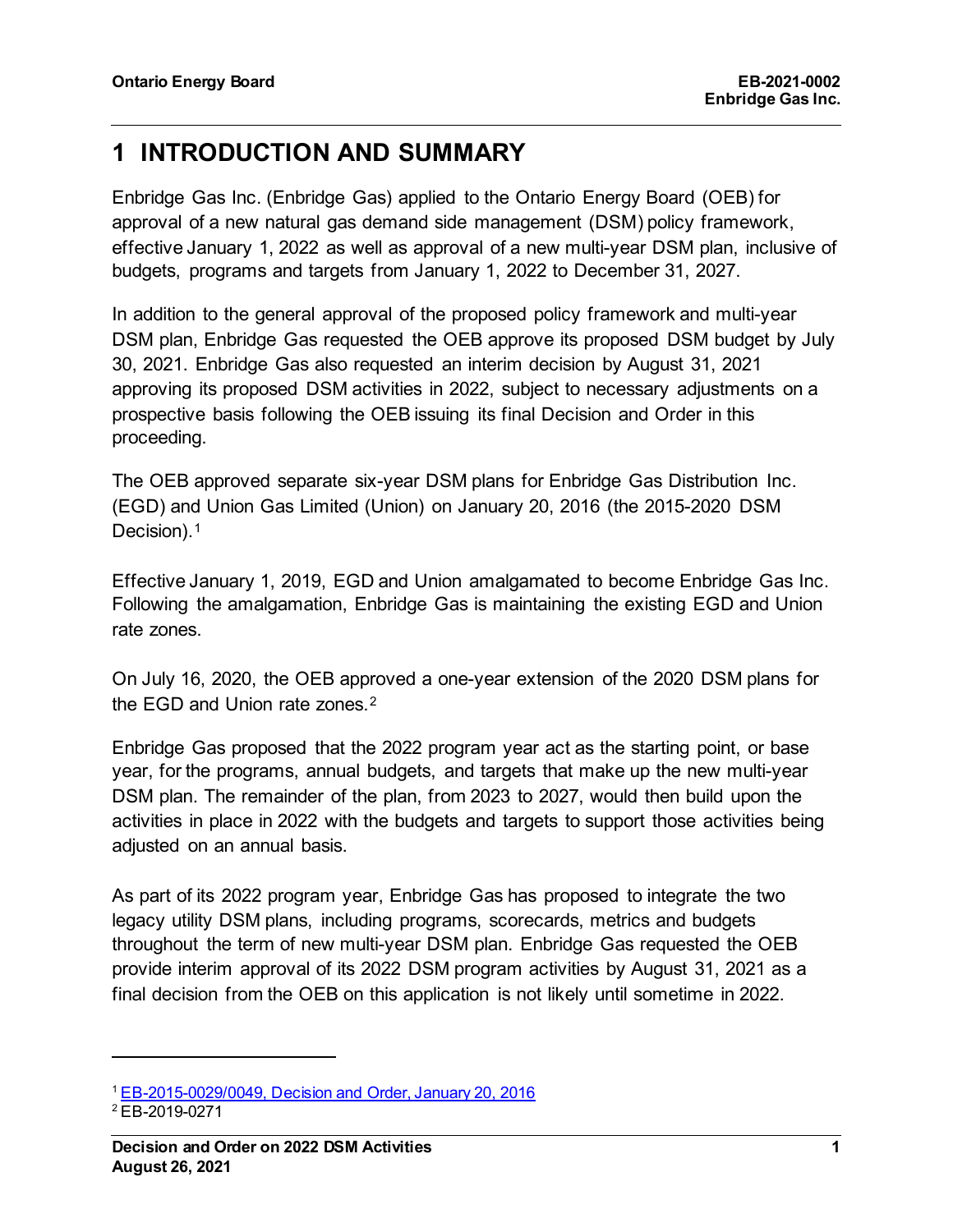Enbridge Gas has proposed a 2022 program year budget of \$136 million. This represents an increase from the OEB-approved 2021 DSM budget of approximately 3%.[3](#page-2-0)

Enbridge Gas stated the importance of program continuity as an essential requirement for a successful, sustained energy conservation market. Enbridge Gas further noted that interim approval of the 2022 DSM activities would allow for customers, project partners and Enbridge Gas to proceed confidently with projects prior to a final decision from the OEB.[4](#page-2-1)

Enbridge Gas requested that the OEB make it clear in its interim decision that Enbridge Gas will be able to recover all reasonable costs, expenses and commitments that were incurred and made in undertaking activities in 2022, including expenditures of up to 120 days after an OEB final Decision and Order is received. This is the minimum period that Enbridge Gas estimates will be required to wind down activities not ultimately approved by the OEB.<sup>[5](#page-2-2)</sup>

Considering the need to fully review the Enbridge Gas multi-year DSM proposal, the OEB is of the view that the best path forward is to extend the currently approved 2021 DSM plans for one year. The OEB approves the continuation of the legacy utility 2021 DSM plans for the duration of 2022. The approved budgets for the 2022 DSM programs are \$67,757,376 for the EGD rate zone and \$64,349,541 for the Union rate zones.

The OEB approves the continuation of the performance scorecards as set out in the Appendices of this Decision. The scorecards, metrics and targets are consistent with those approved in the 2015-2020 DSM Decision and modified in the DSM Mid-Term Report.

The OEB approves the continuation of the annual shareholder incentive structure for each of the EGD and Union rate zones. The OEB also approves the continuation of the cost-effectiveness test as modified in the DSM Mid-Term Report.

<span id="page-2-1"></span><sup>4</sup> Exhibit B, Tab 1, Schedule 1, p. 15, para. 47

<span id="page-2-0"></span><sup>3</sup> The 2021 budget of \$132.1 million was approved as part of EB-2019-0271.

<span id="page-2-2"></span> $5$  Exhibit B, Tab 1, Schedule 1, p. 16, para. 49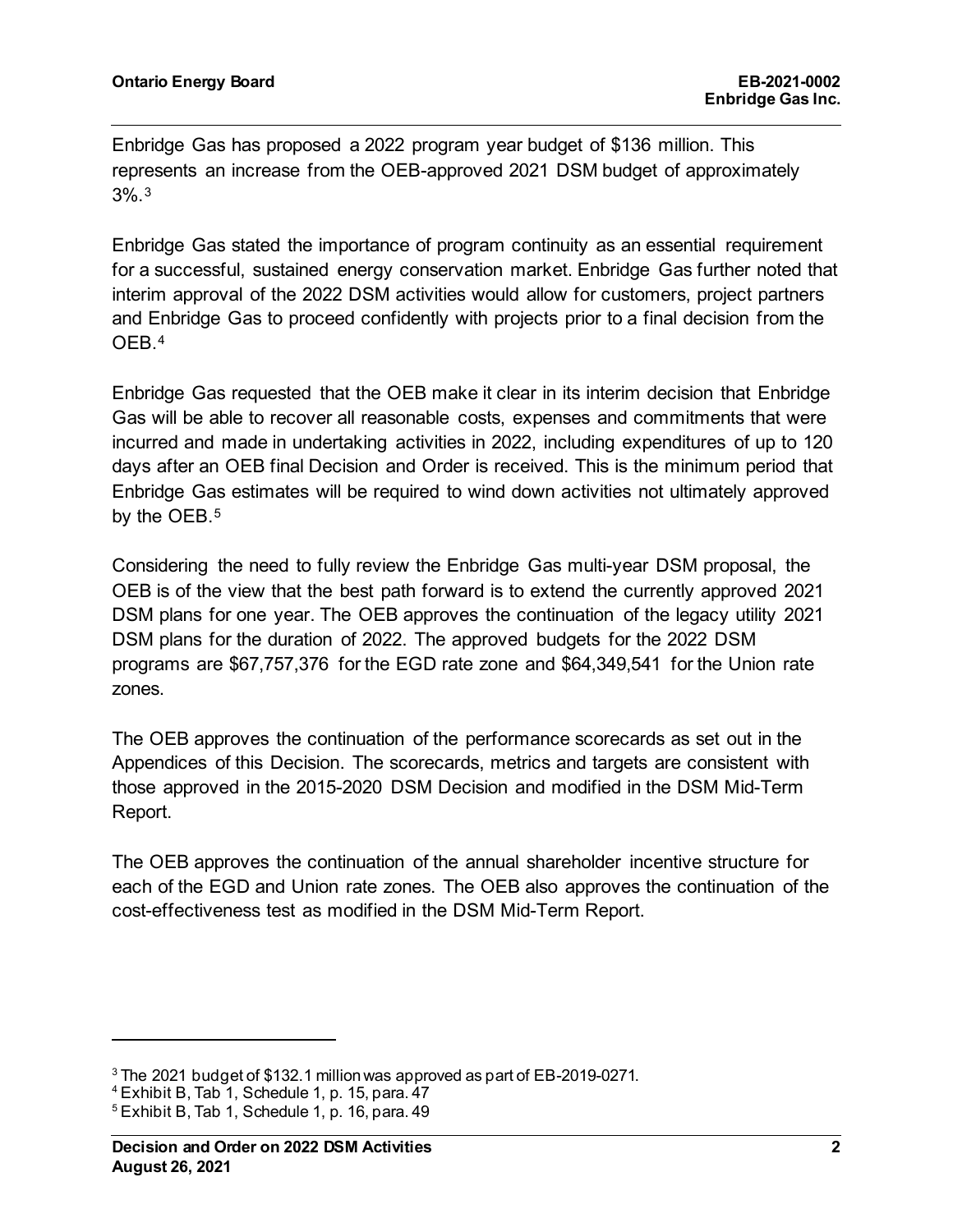# **2 PROCESS**

Enbridge Gas filed a multi-year natural gas DSM plan application with the OEB on May 3, 2021, under section 36(1) of the *Ontario Energy Board Act*, *1998*. Enbridge Gas is seeking approval of a new natural gas DSM policy framework, effective January 1, 2022 as well as approval of a new multi-year DSM plan, inclusive of budgets, programs and targets from January 1, 2022 to December 31, 2027.

In addition to the general approval of the proposed policy framework and multi-year DSM plan, Enbridge Gas requested the OEB approve its proposed DSM budget by July 30, 2021. Enbridge Gas also requested an interim decision by August 31, 2021, approving its proposed DSM activities in 2022, subject to necessary adjustments on a prospective basis arising from the OEB's final Decision and Order in this proceeding.

The OEB issued a [Notice of Hearing](about:blank) on May 19, 2021*.*

The OEB issued [Procedural Order No. 1](about:blank) on June 21, 2021, which among other things, set out a schedule for submissions related to Enbridge Gas's request for interim approval by August 31, 2021 of its 2022 DSM program year.

The OEB issued [Procedural Order No. 2](about:blank) on June 22, 2021, which denied Enbridge Gas's request for early approval of its proposed 2022 to 2027 DSM budget. The OEB indicated that the proposed DSM plan requires a comprehensive review and that the proposed budget needs to be considered at the same time as the proposed programs and targets to assess reasonableness.

Consistent with Procedural Order No. 1, parties filed submissions related to Enbridge Gas's request for interim approval of its 2022 DSM program year. Enbridge Gas filed a reply submission on July 20, 2021.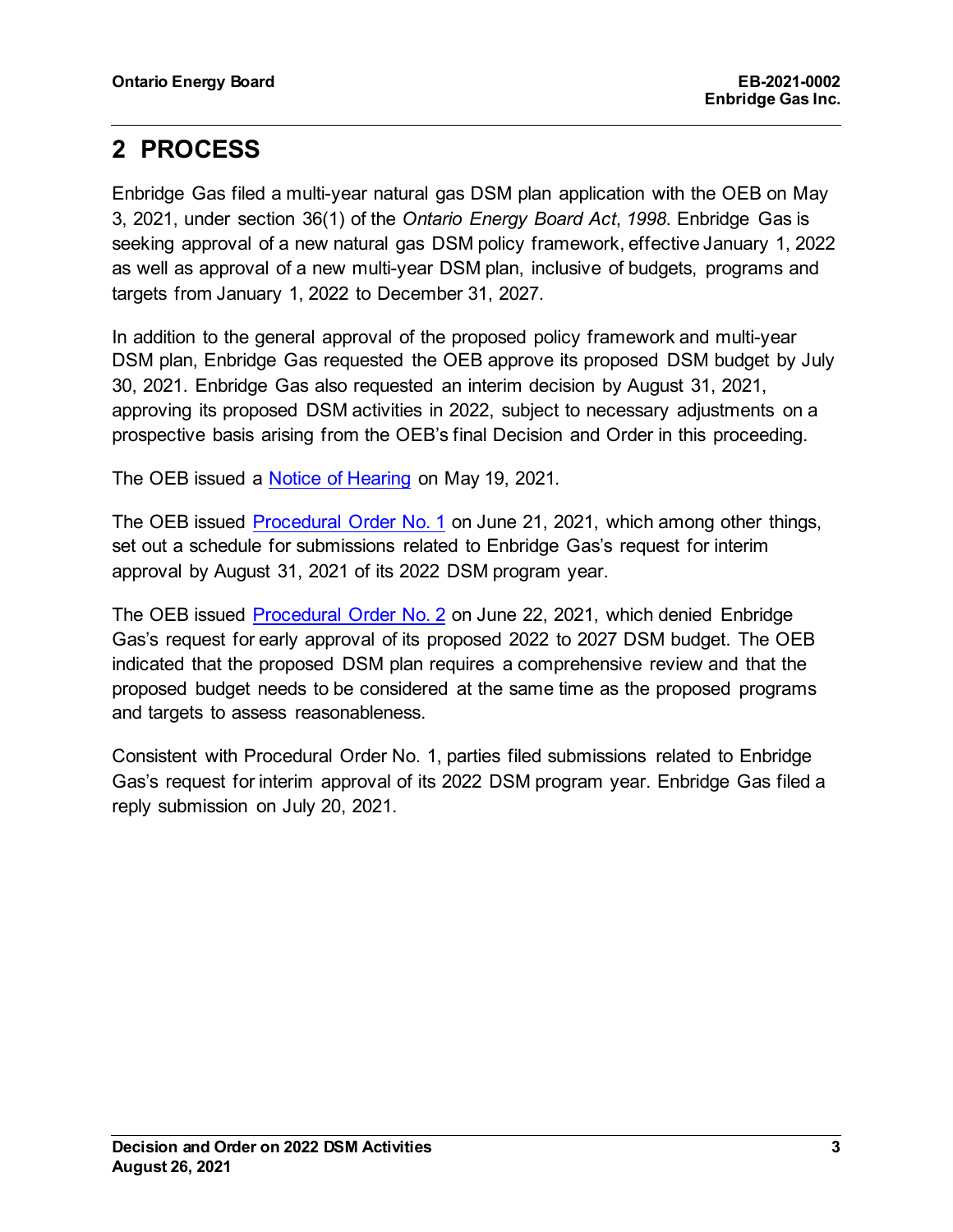# **3 DECISION**

The OEB approves the continuation of Enbridge Gas's 2021 DSM activities into 2022.

The approval provided in this Decision relates only to the 2022 DSM program year. The multi-year DSM term from 2023 through the end of 2027 will be subject to a full review in this proceeding.

The process to assess and consider Enbridge Gas's proposed DSM policy framework and multi-year DSM plan will likely take until the middle of 2022.

While noting Enbridge Gas has proposed to integrate its legacy utility programs as part of its proposed multi-year DSM plan, consistent with direction provided by the OEB in its December 1, 2020 letter, the OEB is mindful that the new program proposals, including new incentive structures, savings targets and scorecard design have not been tested. The current suite of programs, although operating under the legacy utility structure, has proven sufficiently cost-effective, are familiar to customers and provides an orderly transition to the next multi-year DSM term. This will limit market disruption and allow customers the ability to continue to address energy efficiency and energy conservation opportunities to reduce overall natural gas usage and better manage their energy bills while the OEB conducts its review of Enbridge Gas's application.

Approving the continuation of Enbridge Gas's 2021 DSM activities will allow the OEB to conduct a full, comprehensive review of Enbridge Gas's proposed new DSM policy framework, integrated suite of DSM programs, natural gas savings targets and request for approval of approximately \$800 million in ratepayer funding. While the OEB is not making any adjustments to the continuation of the 2021 programs into 2022, it will be reviewing the appropriateness of continuing those activities and proposed new activities for the proposed multi-year DSM term from 2023 through the end of 2027.

The OEB's DSM policy direction in place for the 2015-2021 period will apply to the 2022 program year. This will ensure that there is clarity with respect to the available shareholder incentive, how program performance will be measured and how Enbridge Gas will track and report its actual DSM activity for consideration by the OEB and parties as part of the application process related to the DSM deferral and variance accounts. The OEB will consider Enbridge Gas's proposed DSM framework and any additional policy updates that are necessary and relevant as part of the review of the broader multi-year DSM plan application.

The OEB approves a total 2022 DSM budget of \$132,106,917. This amount is the same as the 2021 DSM budget and should be used to support the continuation of existing 2021 DSM programs throughout 2022.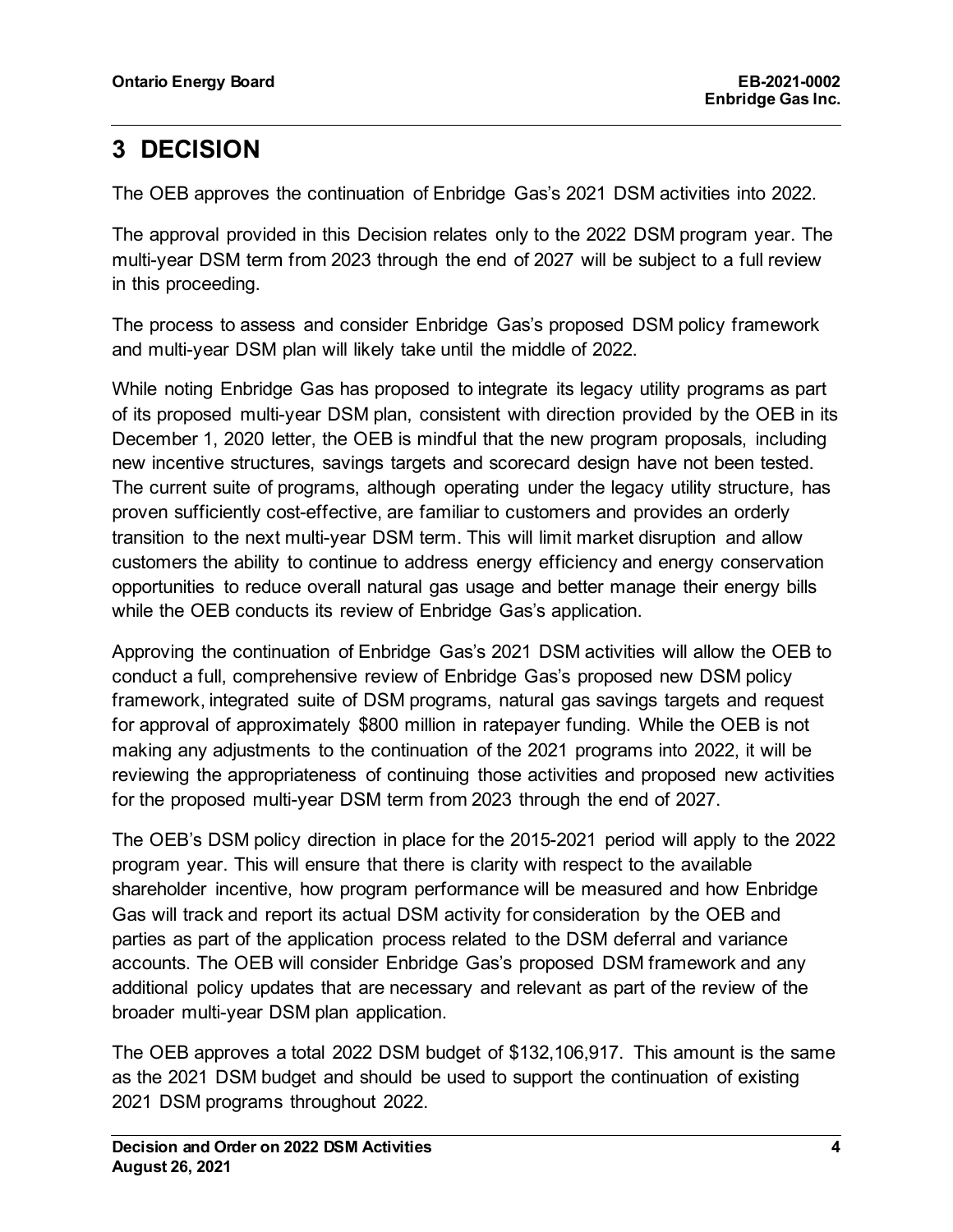The OEB approves the continuation of the OEB-approved 2021 DSM scorecards for 2022 (see 2022 DSM scorecards in the Appendices). Continuing with the current scorecard structure will provide definitive clarity on the targets for 2022. The proposed performance scorecards for 2023 onwards, including natural gas savings and participant targets, metrics, and adjustment factors will undergo a full review as part of this proceeding.

This decision related to the 2022 DSM program year will likely result in the need for some modifications to Enbridge Gas's proposed DSM plan for 2023 onwards. Enbridge Gas requested that the 2022 DSM program year act as the base year for the remainder of the new multi-year term. The OEB does not approve this request. Instead, following the completion of the OEB's review of the application, the 2023 program year will likely be the starting point for the new multi-year DSM plan. The OEB has provided a process below for Enbridge Gas to submit any updates to its pre-filed evidence based on this decision.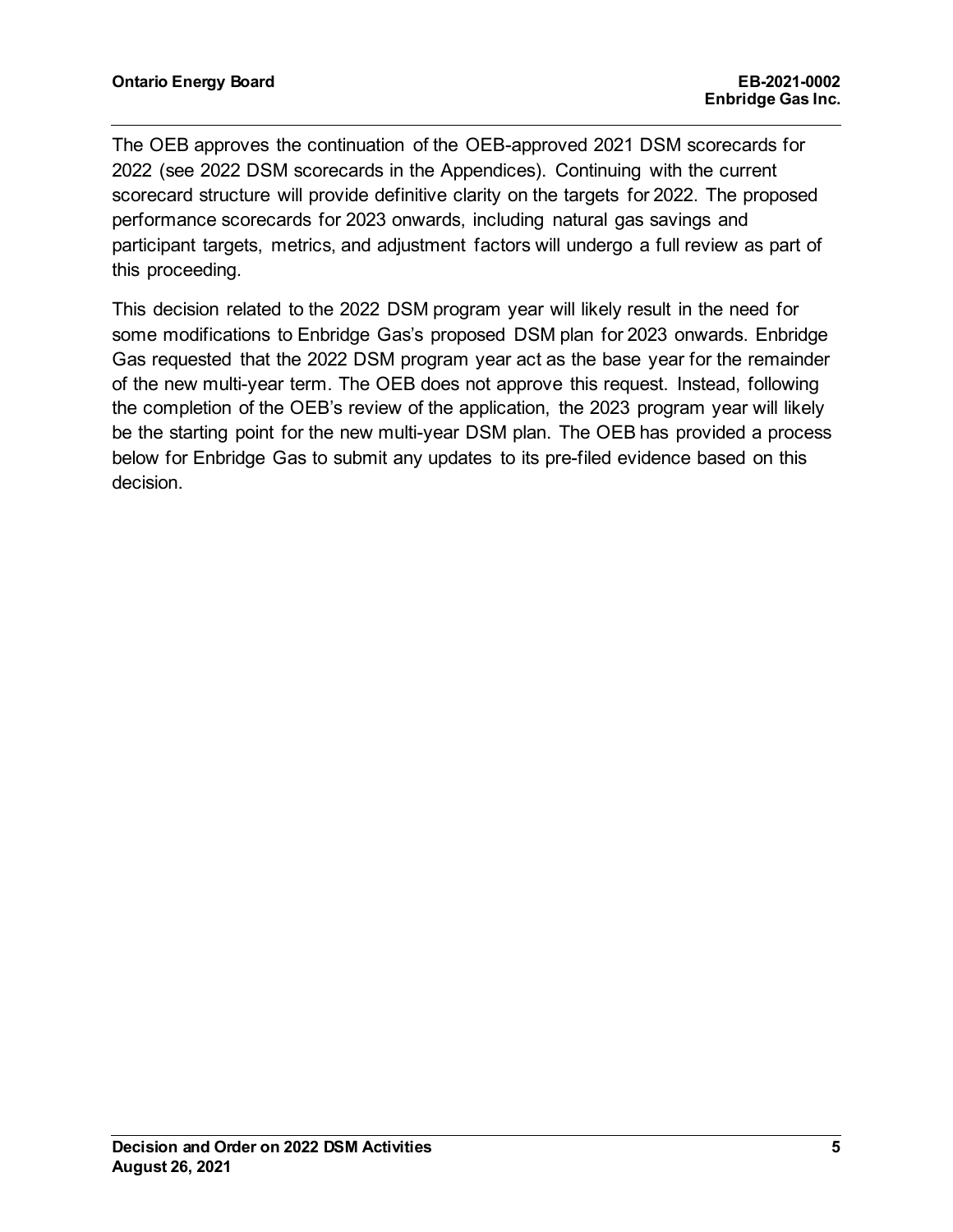### **3.1 Request for Interim Approval of 2022 DSM Activities**

As part of its December 1, 2020, letter directing Enbridge Gas to file a new multi-year DSM plan, the OEB provided various options for Enbridge Gas to consider when assembling its multi-year DSM plan application. Among these options, the OEB indicated that Enbridge Gas may maintain some elements from its 2021 DSM plan or file an entirely separate standalone application for 2022. Ultimately, Enbridge Gas was given the flexibility to prepare its application as it considered best. The OEB did however request that Enbridge Gas indicate by when it required approval of its 2022 DSM plan to ensure program continuity.

Enbridge Gas proposed a full multi-year DSM plan, that was to begin on January 1, 2022, and end on December 31, 2027. Enbridge Gas indicated that, at a minimum, it required interim approval of its proposed 2022 DSM activities by August 31, 2021. This would provide the necessary time to have the new set of programs ready for market by January 1, 2022.

Intervenors and OEB staff were generally supportive of the OEB providing approval for Enbridge Gas to continue offering programs in 2022 while the OEB conducted its review process of Enbridge Gas's application. Most parties agreed that program activities currently in place for 2021 should continue for 2022 to ensure program continuity, limit market disruption and to avoid any gaps in program availability while allowing parties and the OEB to fully consider the new proposals from Enbridge Gas.

Some intervenors and OEB staff argued that the OEB should not provide interim approval for any new programs proposed by Enbridge Gas. They argued that to assess the reasonableness of the new programs, further review and analysis was required.

Some parties, including Environmental Defence, Green Energy Coalition and Pollution Probe suggested options that would allow for program continuity, but require Enbridge Gas to propose changes to revise the design of some programs, increase overall natural gas savings and adjust spending levels.

Other parties, including the Federation of Rental-housing Providers of Ontario, the Industrial Gas Users Association and London Property Management Association suggested that interim approval of 2022 DSM activities only be provided if Enbridge Gas assumed the risk of the proposed programs, and their associated budgets, potentially not being approved by the OEB in its final decision. Most parties shared the same general view that ratepayers should not bear any risk that Enbridge Gas's proposed programs were not approved.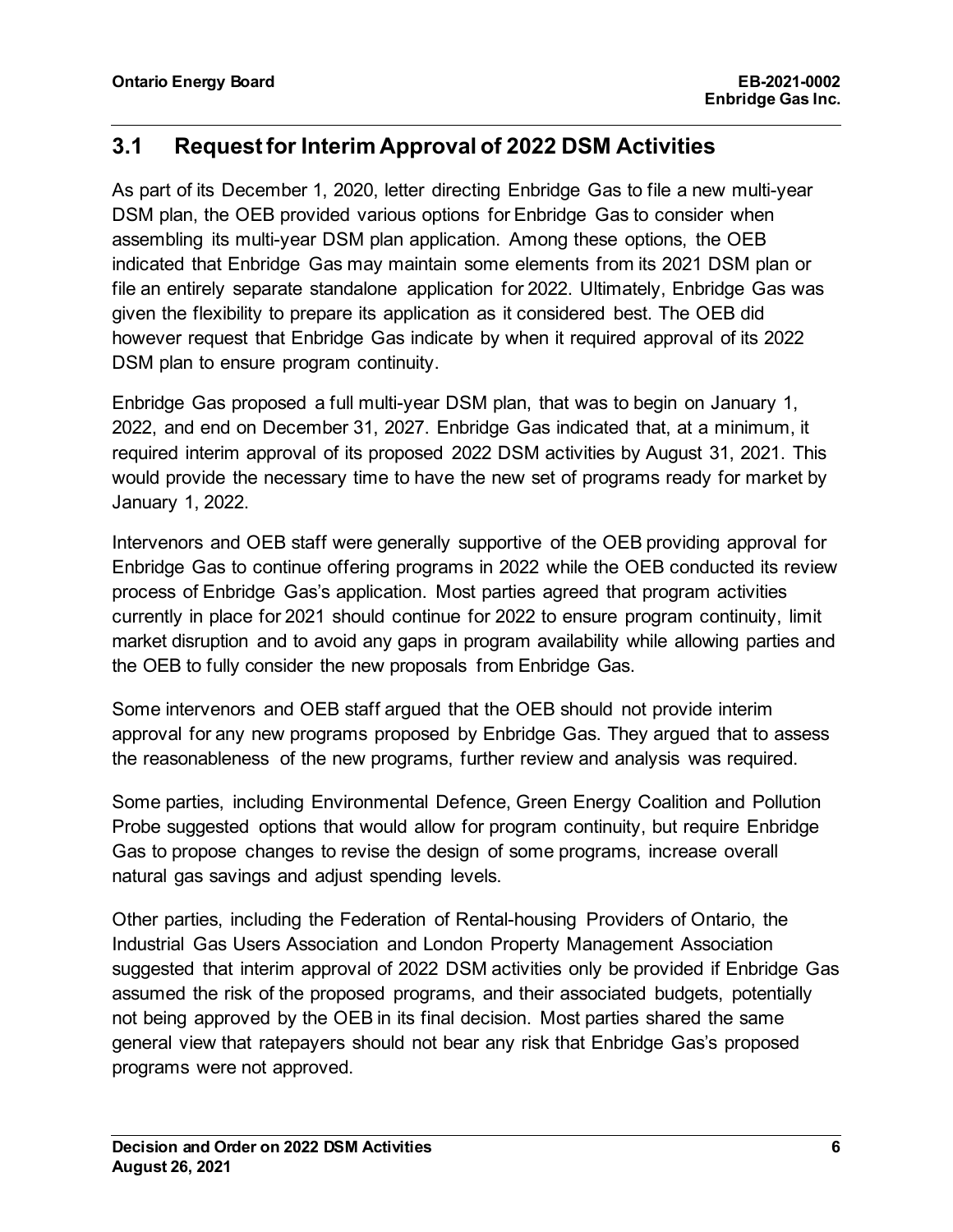In its reply submission, Enbridge Gas noted that it did not simply roll forward its 2021 DSM plan into 2022 as it endeavored to respond to direction from the OEB and requests from various stakeholders to integrate the DSM program offerings of the two legacy utilities. In doing so, Enbridge Gas spent considerable time and effort determining the best approach that maintained the positive aspects of the legacy programs as part of an integrated suite of offerings included within its proposed multiyear DSM Plan. Enbridge Gas noted that this integration should bring increased regulatory efficiencies as well as provide a more seamless customer experience.

Enbridge Gas also indicated that two of the programs that parties have suggested are new, the Building Beyond Code and Energy Performance Program are simply enhanced versions that have a material overlap to previously approved programs offered by the legacy utilities. Additionally, Enbridge Gas submitted that although its proposed Low Carbon Transition program is new, it supports the Pan-Canadian Framework and Natural Resources Canada's road map for reduced space and water heating use through next generation technologies. Enbridge Gas submitted that there has been no specific problem identified about its new program offerings. Further, Enbridge Gas argued that the risk of providing interim approval of these programs was low should the OEB be able to provide a final decision early in 2022 as the budgets, targets and incentives assigned to these programs is relatively low. Enbridge Gas submitted that of greater concern would be the lost opportunities associated with not offering these programs, both from a customer's efficiency and conservation perspective as well as a utility learning perspective.

#### **Findings**

The OEB approves the continuation of the existing OEB-approved 2021 DSM programs for 2022. The OEB agrees with parties that it is not appropriate to provide approval for new programs without having reviewed and tested the merits of the proposals. Therefore, although best efforts have been made by Enbridge Gas to respond to OEB direction regarding filing a comprehensive multi-year DSM plan by May 1, 2020, and integrating its suite of program offerings following the merger of the legacy utilities, the OEB will not approve Enbridge Gas's proposed 2022 new or enhanced programs at this time.

Some parties suggested that Enbridge Gas be required to make immediate revisions to its proposed 2022 DSM plan, either to increase overall spending, increase natural gas savings targets, or both. The OEB does not agree. The budget levels approved for the 2021 DSM plans, which are the same that were in place for 2020, provide a reasonable funding level for the 2022 program year and will allow an orderly transition to the next multi-year DSM term.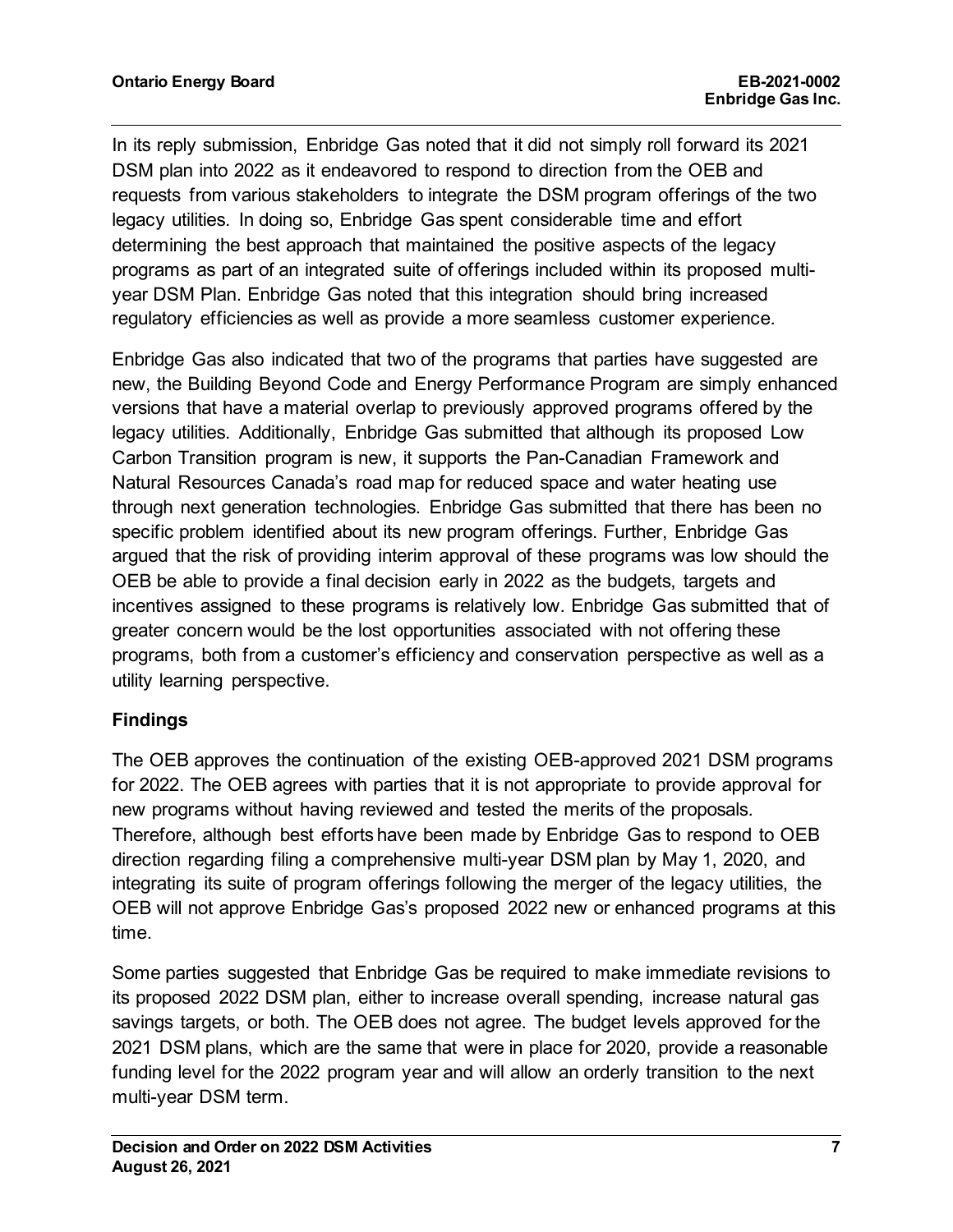Although Enbridge Gas has indicated that the proposed 2022 DSM activities include combined versions of previously approved legacy utility programs, there is not a complete evidentiary record upon which the OEB can make findings for new proposals. The OEB's adjudication process will allow parties and the OEB to assess the reasonableness of Enbridge Gas's multi-year application. Only at that time can the OEB make findings that may approve new proposals. However, the OEB expects that Enbridge Gas will endeavor to deliver programs as cost-effectively and efficiently as possible.

To ensure that there is continued program availability in 2022 prior to the OEB's final decision, the OEB is of the view that it is reasonable for Enbridge Gas to continue delivery of its current OEB-approved 2021 DSM programs. This will allow customers to continue to make energy efficiency upgrades and address opportunities to conserve energy. The final program results and spending levels associated with the 2022 DSM programs will be subject to a separate OEB adjudicative process to determine the appropriateness of DSM deferral and variance account balances following the OEB's evaluation, measurement, and verification process. All DSM spending will be subject to the OEB's prudence review as part of the process to review and approve the DSM deferral and variance accounts.

## **3.2 2022 DSM Budget**

Enbridge Gas proposed a 2022 DSM budget of \$136 million which would represent an increase of approximately 3% from the OEB-approved 2021 DSM budget. Enbridge Gas proposed that the 2022 DSM budget act as the base year budget for the multi-year plan and that subsequent annual budgets would be increased using a formulaic escalator. Enbridge Gas further requested that the OEB provide clarity that it would be able to recover any reasonable costs incurred during the interim approval period, which could be up to 120 days following the OEB's final decision.

OEB staff indicated that providing interim approval of the 2022 DSM budget would minimize overall rate impacts for customers should a final decision not be available until the middle of 2022. School Energy Coalition noted that inherent in approval of the continuation of DSM programs is the authority to continue to spend ratepayer funds on those programs.

Some intervenors argued that the OEB should direct Enbridge Gas to proceed with delivering its programs in 2022 without any assurance of cost recovery.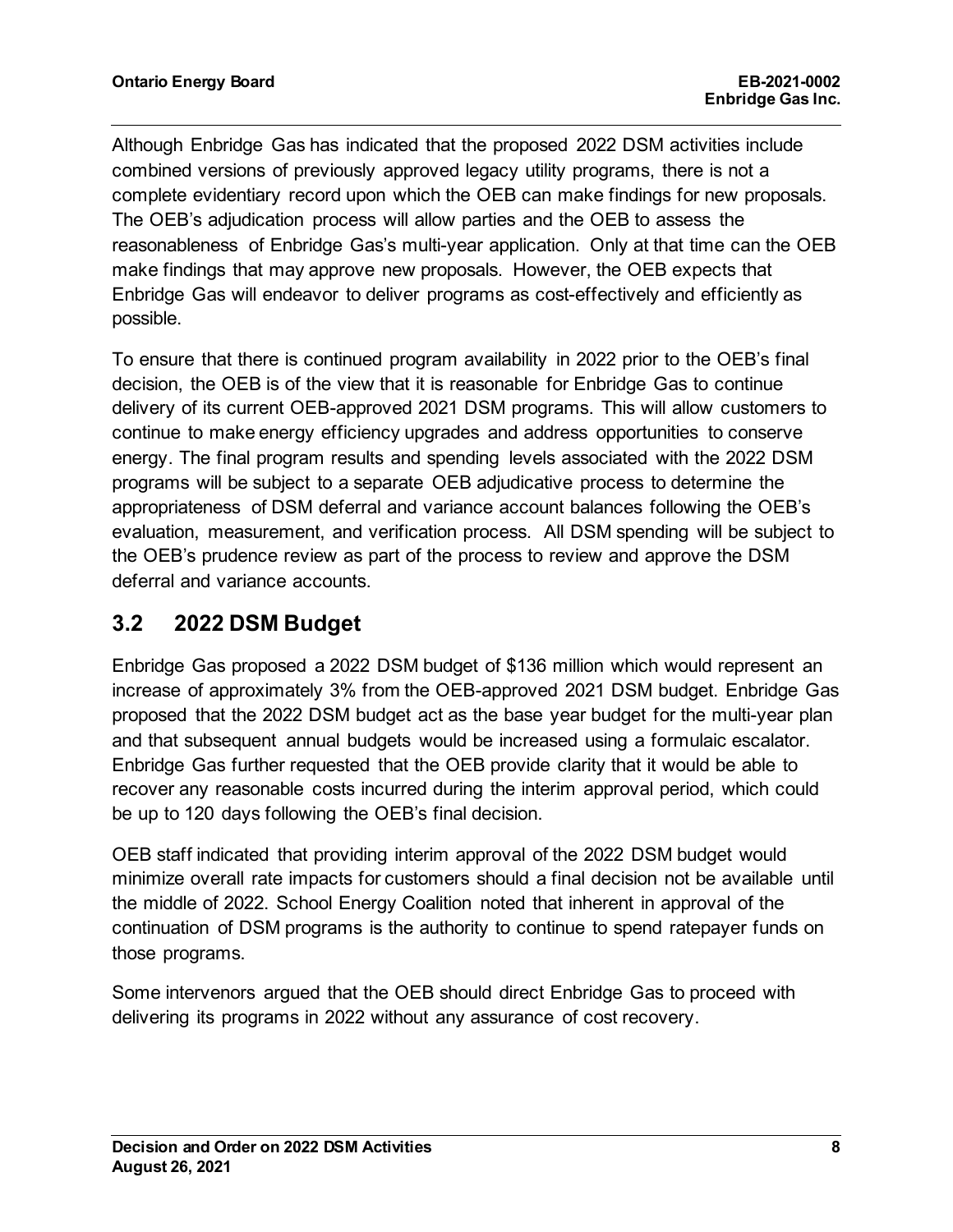As part of its reply submission, Enbridge Gas also noted that as part of its 2022 Rate Adjustment application filed with the OEB on June 30, 2021, $6$  DSM costs in 2022 are proposed to remain consistent with the OEB-approved 2021 DSM budgets of \$67.8 million for the EGD rate zone and \$64.3 million for the Union rate zones. Enbridge Gas noted that the rate order required to recover DSM costs equal to \$132.1 million is expected to be received in the Rate Adjustment proceeding.

#### **Findings**

The OEB approves the continuation of the 2021 DSM budgets for the 2022 program year with no increases, including no increase for inflation. The OEB notes that the 2021 DSM budgets were also rolled forward from the 2020 DSM budgets with no increases. The EGD rate zone shall have a 2022 DSM budget of \$67,757,376 while the Union rate zones shall have a 2022 DSM budget of \$64,349,541. As these amounts are consistent with the amounts included in Enbridge Gas's 2022 Rate Adjustment application, no revisions are required and the rate order to make these amounts effective will be provided through the OEB's decision on the 2022 Rate Adjustment application.

The OEB does not agree with the positions of parties that suggested Enbridge Gas should bear the risk of not being able to recover reasonably incurred costs. It would be unreasonable to expect a regulated entity to proceed with undertaking delivery of a business portfolio that is responsible for administering more than \$130 million of ratepayer funding without certainty of cost recovery for reasonably incurred costs.

Enbridge Gas will continue to have access to the Demand Side Management Variance Account during the 2022 DSM program year. This includes access to the provision to increase spending up to 15% should program performance meet 100% of the scorecard targets on a pre-audit basis.

### **3.3 DSM Framework for 2022**

Enbridge Gas proposed a new DSM policy framework to begin on January 1, 2022. The proposed DSM framework relies on the OEB's existing DSM framework and makes proposals that would amend certain sections while introducing some new items. The proposed DSM framework provides policy guidance related to DSM objectives, guiding principles and the central components of a DSM plan, including budgets, targets, shareholder incentive, programs, and evaluation. The final OEB decision on the 2015- 2020 DSM plans provided the OEB's direction to the legacy utilities when implementing

<span id="page-9-0"></span><sup>6</sup> EB-2021-0147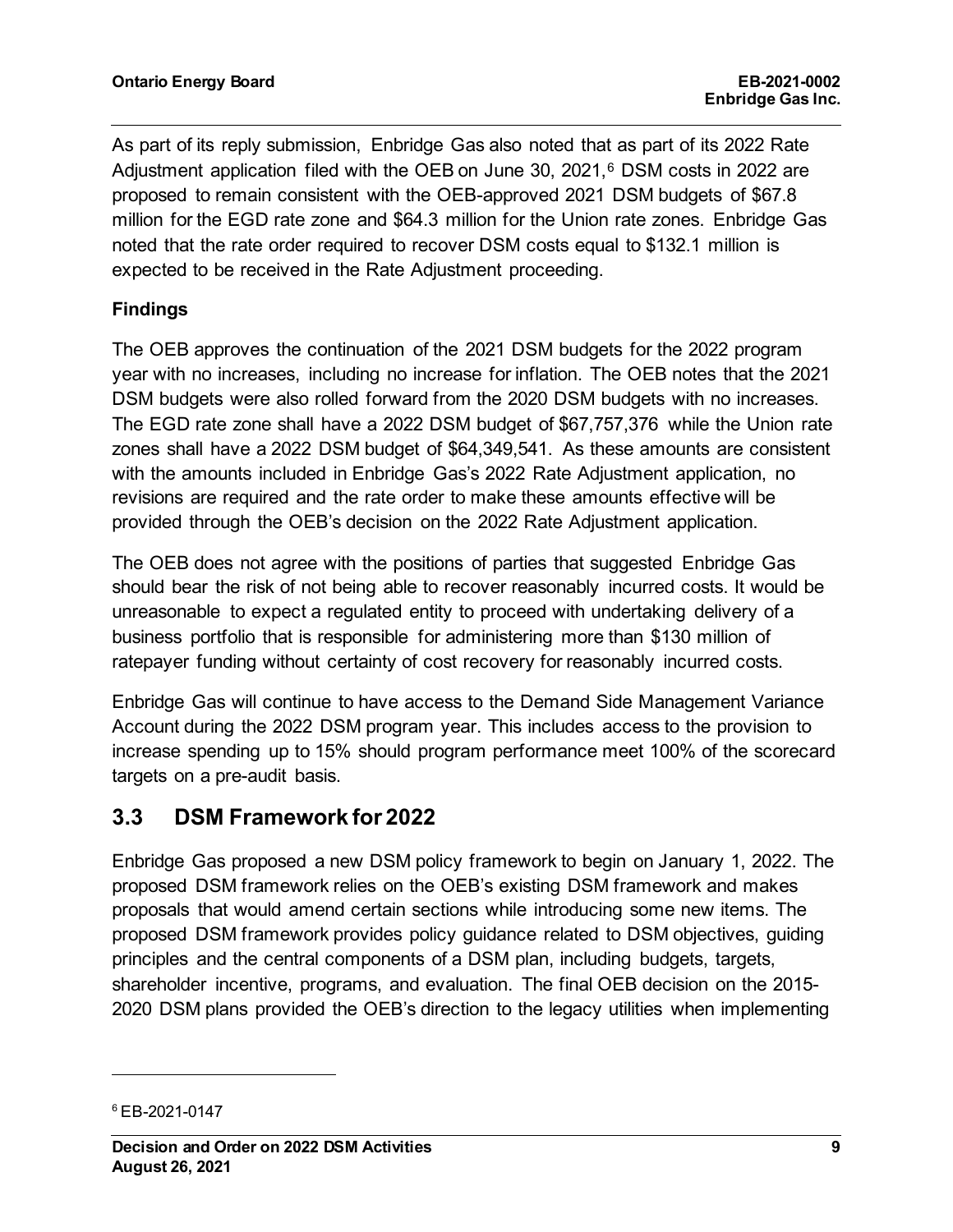its DSM programs. This guidance was confirmed and updated as part of the DSM Mid-Term Report.

OEB staff and intervenors that commented on what framework should apply in 2022 were consistent in that the OEB should not provide interim approval of any elements of Enbridge Gas's proposed framework. Rather, the OEB should continue to rely on the OEB's direction related to the 2015-2020 DSM plans until Enbridge Gas's proposed framework has been tested.

In its reply submission, Enbridge Gas noted that its proposed framework includes, in large part, the same concepts and approaches that are contained in the OEB's existing framework. Enbridge Gas indicated that if the OEB was to provide interim approval of its 2022 DSM plan, then it would only be reasonable to also provide interim approval of its proposed framework as the two correspond to one another. However, Enbridge Gas requested that the OEB provide clarity on what framework and performance metrics the 2022 DSM program year should be operated and evaluated under should a final decision not be provided by February 2022.

#### **Findings**

The OEB finds that, consistent with the findings above, Enbridge Gas's 2022 DSM activities will be guided by the OEB direction provided in the OEB's 2015-2020 DSM framework, 2015-2020 DSM Decision and DSM Mid-Term Report. As the OEB has directed the continuation of existing 2021 DSM activities for 2022, and 2021 DSM activities were rolled forward from 2020, continuing to use the OEB direction provided for 2015-2021 DSM term ensures consistency and provides certainty for all stakeholders about which guidance should be followed relative to the 2022 DSM program year.

## **3.4 2022 Performance Scorecards and Targets**

Enbridge Gas proposed new performance scorecards, metrics, metric weighting and targets as part of its application. The new scorecards were proposed to be effective at the start of the 2022 DSM program year and be used to assess the success of Enbridge Gas's programs. Performance scorecards for programs in subsequent years of the multi-year DSM plan would be structured in the same manner as the 2022 scorecards, but the targets determined based on an adjustment mechanism that considered prior year performance and current year budget.

Intervenors and OEB staff were consistent in their view that the OEB should not provide interim approval of Enbridge Gas's proposed new scorecards. They noted that the new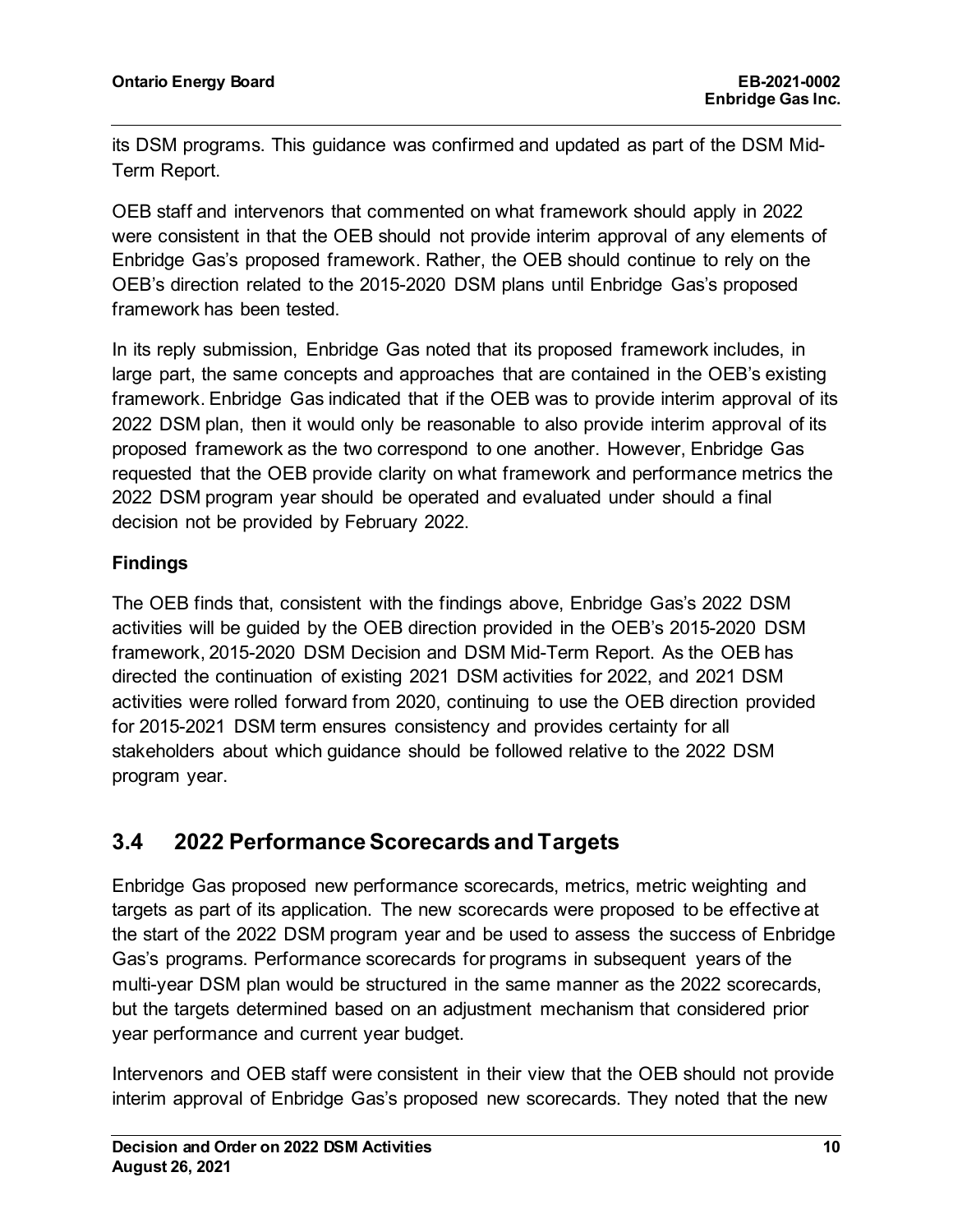scorecard design, metrics and targets were a departure from the current scorecards and that they require thorough review and consideration before Enbridge Gas proceeds with any program activity based on its proposed scorecards.

As part of its reply submission, Enbridge Gas stressed the need for clarity of the performance scorecards and targets that it should be working towards should a final decision not be provided by February 2022.

#### **Findings**

The OEB approves the continuation of the performance scorecards from 2021 into 2022 as set out in the Appendices. The scorecards, metrics and targets are consistent with those approved in the 2015-2020 DSM Decision and modified in the DSM Mid-Term Report. The OEB requires time to fully review and consider the appropriateness of all aspects of the new scorecards, including metrics related to new programs as well as those related to legacy programs.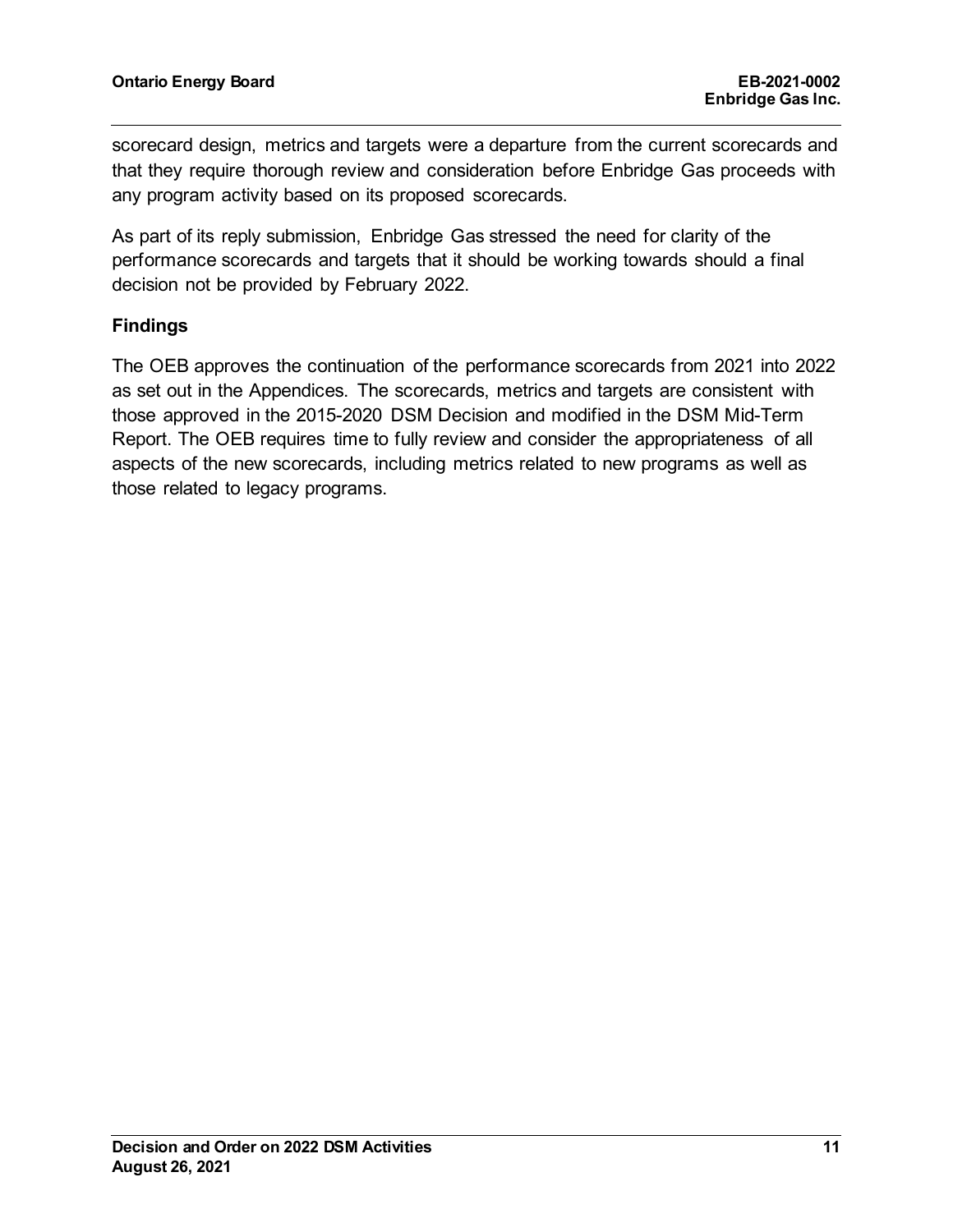# **4 ORDER**

#### **THE ONTARIO ENERGY BOARD ORDERS THAT:**

- 1. Enbridge Gas Inc.'s 2021 DSM Plans for the EGD and Union rate zones are extended for one year, effective January 1, 2022 to December 31, 2022.
- 2. Enbridge Gas Inc. shall use the performance scorecards provided in the Appendices of this Decision for its 2022 DSM programs.
- 3. Enbridge Gas Inc. may make updates to its pre-filed evidence related to its 2023- 2027 DSM activities, in response to the OEB's Decision on 2022 DSM activities. Any updates to the pre-filed evidence shall be filed with the OEB and sent to all parties by **September 16, 2021**.

**DATED** at Toronto August 26, 2021

#### **ONTARIO ENERGY BOARD**

*Original Signed By*

Christine E. Long **Registrar**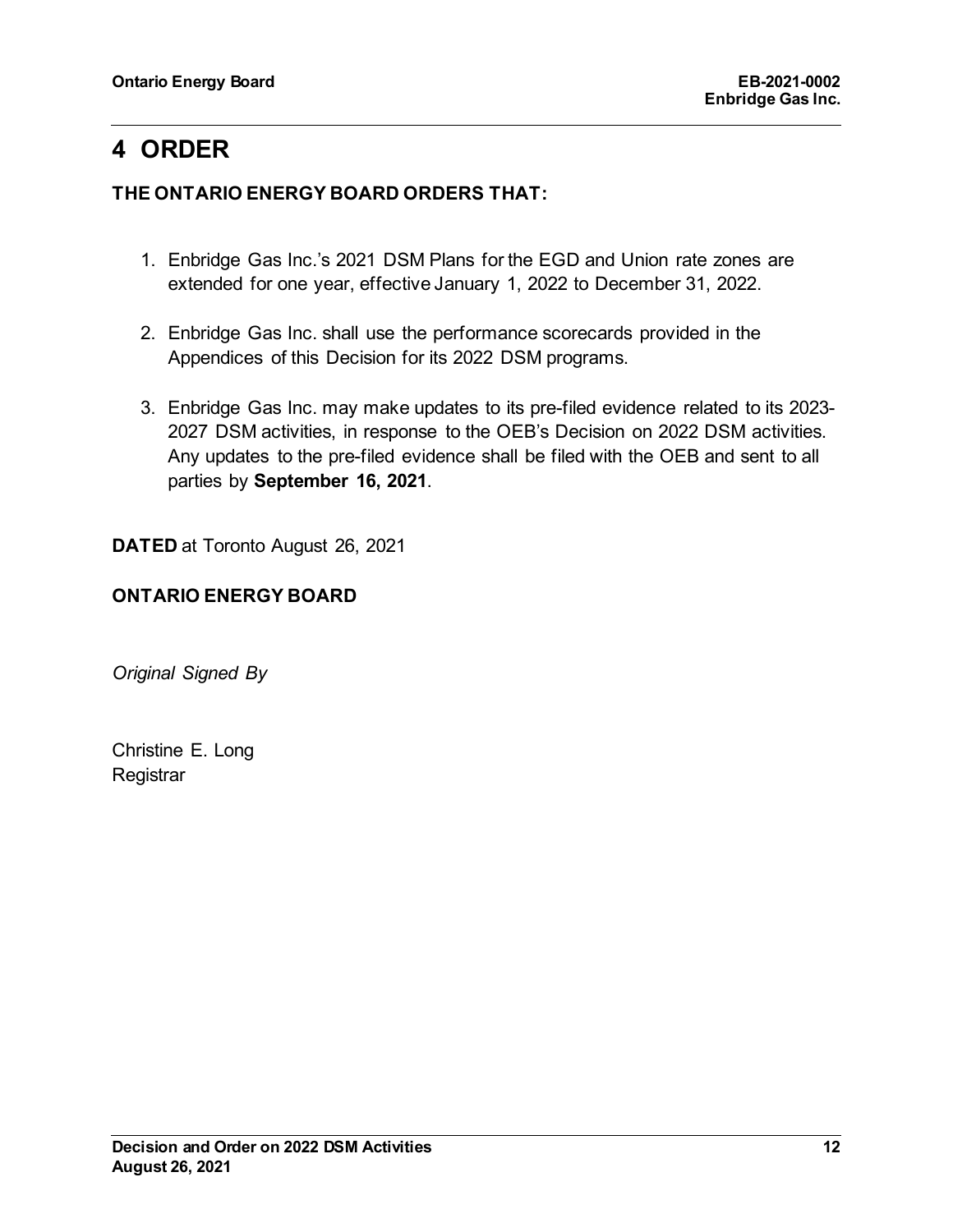**Appendix A**

**EB-2021-0002**

**2022 Natural Gas Demand Side Management Plan Scorecards**

**EGD Rate Zone**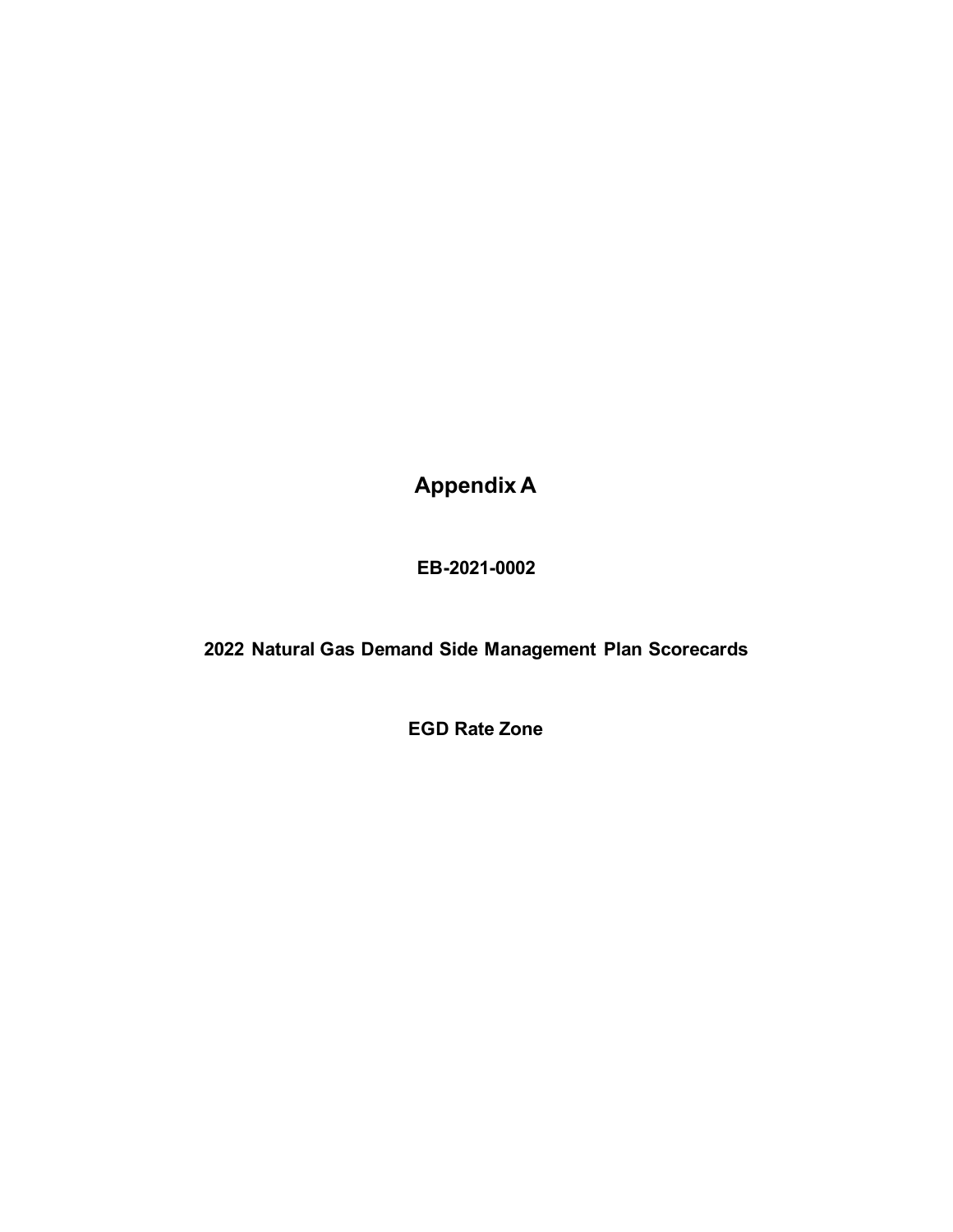#### **Appendix A – EGD Rate Zone**

#### **2022 Natural Gas Demand Side Management Plan Scorecards**

| <b>EGD Rate Zone - 2022 Resource Acquisition Scorecard</b>                                                                                                                                                                                             |                                                                         | <b>Metric Target</b> |                                                                                                                                                                                                                                  |                   |               |
|--------------------------------------------------------------------------------------------------------------------------------------------------------------------------------------------------------------------------------------------------------|-------------------------------------------------------------------------|----------------------|----------------------------------------------------------------------------------------------------------------------------------------------------------------------------------------------------------------------------------|-------------------|---------------|
| <b>Programs</b>                                                                                                                                                                                                                                        | <b>Metrics</b>                                                          | <b>Lower Band</b>    | Target                                                                                                                                                                                                                           | <b>Upper Band</b> | <b>Weight</b> |
| Home Energy Conservation<br>Residential Adaptive Thermostats<br><b>I</b> Commercial & Industrial Custom_<br>Commercial & Industrial Prescriptive<br>Commercial & Industrial Direct Install<br>Run-it-Right<br>Comprehensive Energy Management<br>(CEM) | Large Volume Customers<br>Cumulative Natural Gas<br>Savings (m3)        | 75% of<br>Target     | 2021 metric achievement (LRAM natural gas savings) / 2021 Large<br>Volume Customers Resource Acquisition actual spend without<br>overheads x 2022 Large Volume Customers Resource Acquisition<br>budget without overheads x 1.02 | 150% of<br>Target | 40%           |
|                                                                                                                                                                                                                                                        | <b>Small Volume Customers</b><br>Cumulative Natural Gas<br>Savings (m3) | 75% of<br>Target     | 2021 metric achievement (LRAM natural gas savings) / 2021 Small<br>Volume Customers Resource Acquisition actual spend without<br>overheads x 2022 Small Volume Customers Resource Acquisition<br>budget without overheads x 1.02 | 150% of<br>Target | 40%           |
| Home Energy Conservation (HEC)                                                                                                                                                                                                                         | <b>Residential Deep Savings</b><br>Participants (Homes)                 | 75% of<br>Target     | 2021 metric achievement / 2021 actual program spend without<br>overheads x 2022 program budget without overheads x 1.02                                                                                                          | 150% of<br>Target | 20%           |

Note: Metric achievement is calculated using verified program savings used for LRAMVA purposes

| <b>EGD Rate Zone - 2022 Low Income Scorecard</b> |                                        | <b>Metric Target</b> |                                                                                                                                                        |                   |        |
|--------------------------------------------------|----------------------------------------|----------------------|--------------------------------------------------------------------------------------------------------------------------------------------------------|-------------------|--------|
| <b>Programs</b>                                  | <b>Metrics</b>                         | <b>Lower Band</b>    | <b>Target</b>                                                                                                                                          | <b>Upper Band</b> | Weight |
| Home Winterproofing                              | Cumulative Natural Gas<br>Savings (m3) | 75% of<br>Target     | 2021 metric achievement (LRAM natural gas savings) / 2021 actual<br>program spend without overheads x 2022 program budget without<br>loverheads x 1.02 | 150% of<br>Tarqet | 45%    |
| Low-Income Multi-Residential                     | Cumulative Natural Gas<br>Savings (m3) | 75% of<br>Target     | 2021 metric achievement (LRAM natural gas savings) / 2021 actual<br>program spend without overheads x 2022 program budget without<br>loverheads x 1.02 | 150% of<br>Target | 45%    |
| Low-Income New Construction                      | Number of Project<br>Applications      | 75% of<br>Target     | 2021 metric achievement / 2021 accrued program cost without<br>overheads x 2022 program budget without overheads x 1.02                                | 150% of<br>Target | 10%    |

Note: Metric achievement is calculated using verified program savings used for LRAMVA purposes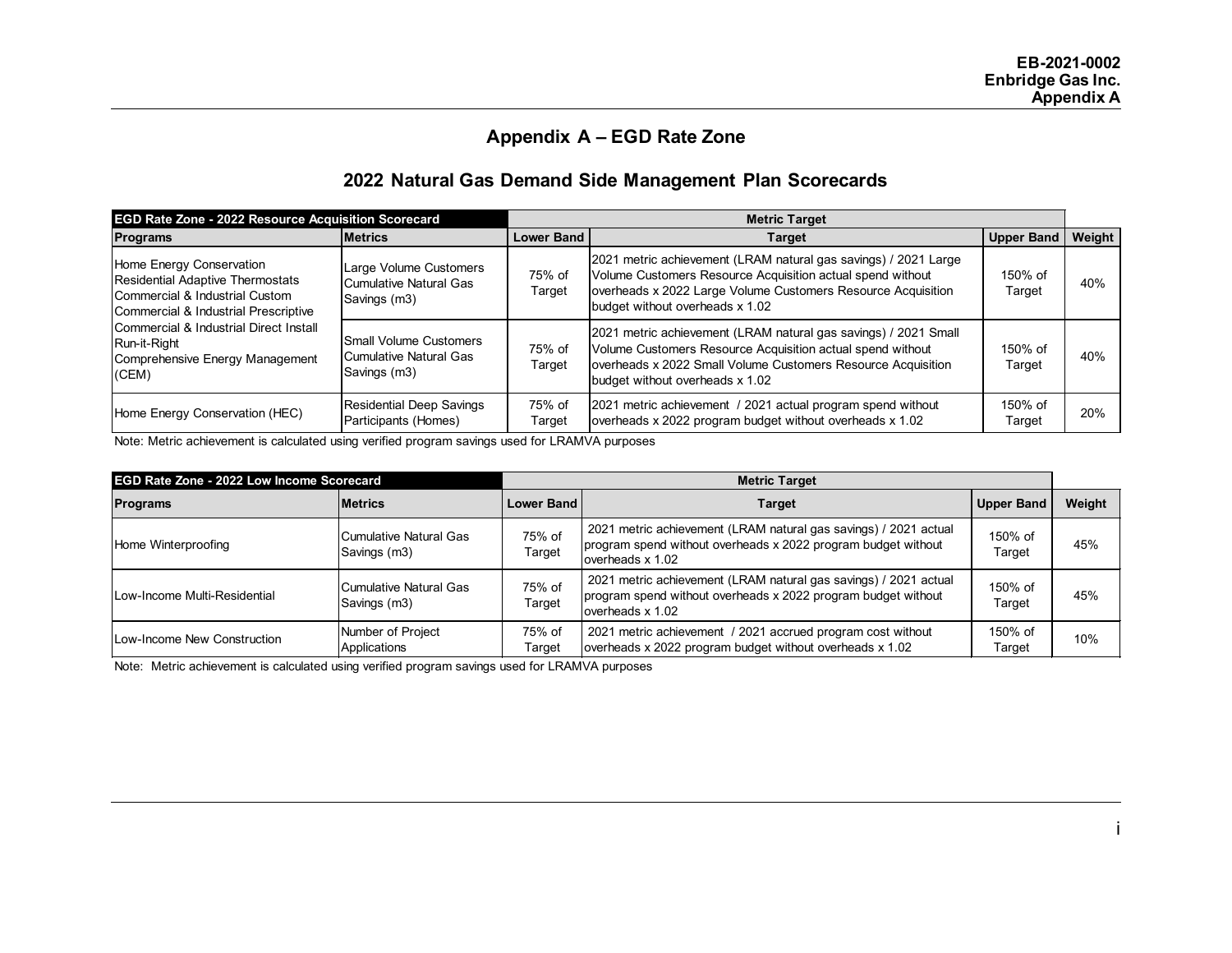| <b>EGD Rate Zone - 2022 Market Transformation Scorecard</b> |                  | <b>Metric Target</b> |                                                                                                                        |                   |        |
|-------------------------------------------------------------|------------------|----------------------|------------------------------------------------------------------------------------------------------------------------|-------------------|--------|
| <b>Programs</b>                                             | <b>Metrics</b>   | <b>Lower Band</b>    | <b>Target</b>                                                                                                          | <b>Upper Band</b> | Weight |
| School Energy Competition                                   | Schools          | 75% of<br>Target     | 2021 metric achievement / 2021 actual program spend without<br>overheads x 2022 program budget without overheads x 1.1 | 150% of<br>Target | 10%    |
| Run-it-Right                                                | Participants     | 75% of<br>Target     | 2021 metric achievement / 2021 actual program spend without<br>overheads x 2022 program budget without overheads x 1.1 | 150% of<br>Target | 20%    |
| Comprehensive Energy Management<br>(CEM)                    | Participants     | 75% of<br>Target     | 2021 metric achievement / 2021 actual program spend without<br>overheads x 2022 program budget without overheads x 1.1 | 150% of<br>Target | 20%    |
| Residential Savings by Design                               | <b>Builders</b>  | 75% of<br>Target     | 2021 metric achievement / 2021 actual program spend without<br>overheads x 2022 program budget without overheads x 1.1 | 150% of<br>Target | 10%    |
|                                                             | Homes Built      | 75% of<br>Target     | 2021 metric achievement / 2021 actual program spend without<br>overheads x 2022 program budget without overheads x 1.1 | 150% of<br>Target | 15%    |
| Commercial Savings by Design                                | New Developments | 75% of<br>Target     | 2021 metric achievement / 2021 actual program spend without<br>overheads x 2022 program budget without overheads x 1.1 | 150% of<br>Target | 25%    |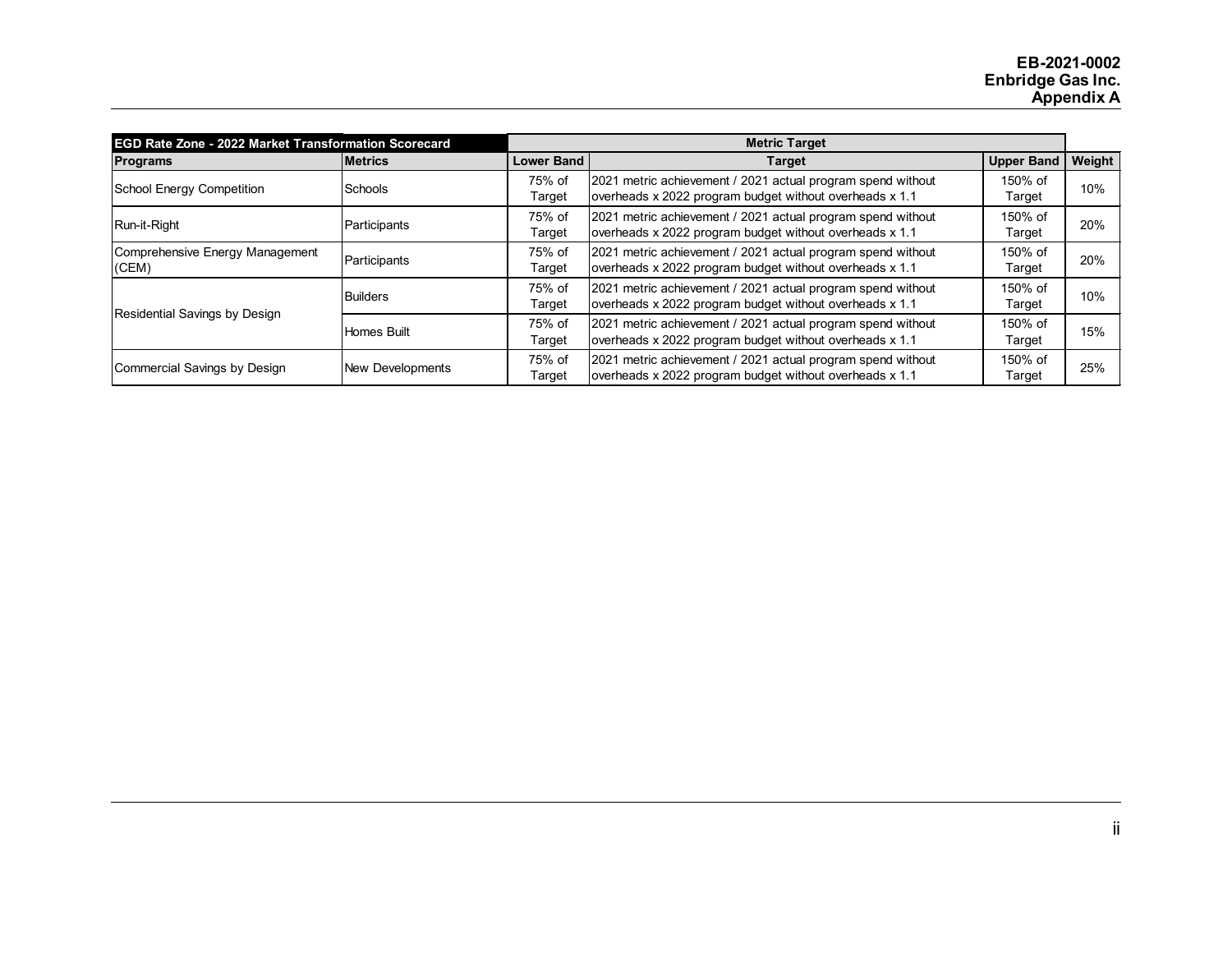**Appendix B**

**EB-2021-0002**

**2022 Natural Gas Demand Side Management Plan Scorecards**

**Union Rate Zones**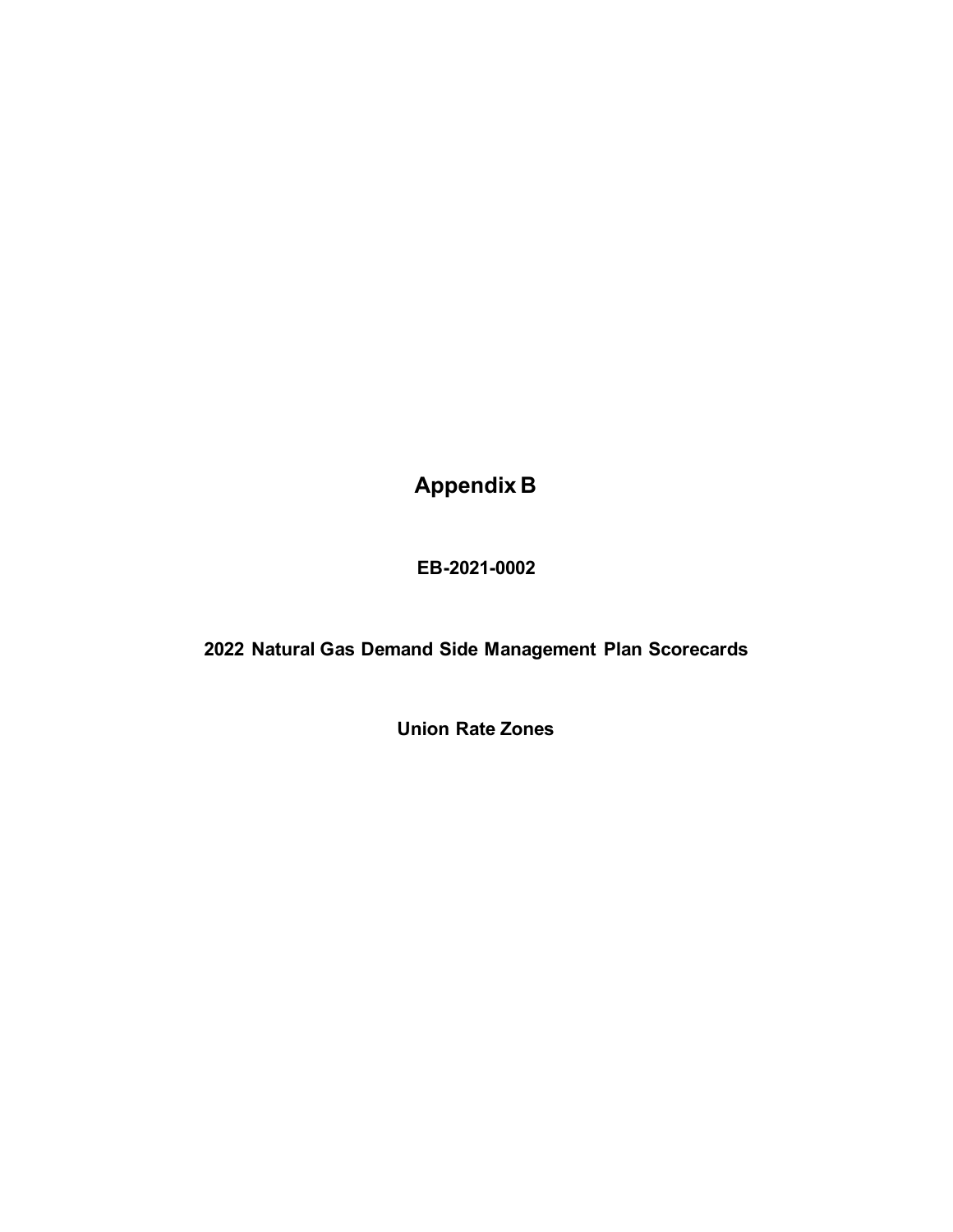#### **Appendix B – Union Rate Zones**

#### **2022 Natural Gas Demand Side Management Plan Scorecards**

| Union Rate Zones - 2022 Resource Acquisition Scorecard                                                                                                                         |                                          | <b>Metric Targets</b> |                                                                                                                                                                                 |                   |        |
|--------------------------------------------------------------------------------------------------------------------------------------------------------------------------------|------------------------------------------|-----------------------|---------------------------------------------------------------------------------------------------------------------------------------------------------------------------------|-------------------|--------|
| <b>Programs</b>                                                                                                                                                                | <b>Metrics</b>                           | <b>Lower Band</b>     | <b>Target</b>                                                                                                                                                                   | <b>Upper Band</b> | Weight |
| Home Reno Rebate<br><b>Residential Adaptive Thermostat</b><br>Commercial & Industrial Custom<br>Commercial & Industrial Prescriptive<br>Commercial & Industrial Direct Install | Cumulative Natural Gas<br>Savings (m3)   | 75% of<br>Target      | 2021 metric achievement (LRAM natural gas savings) / 2021<br>Resource Acquisition actual spend without overheads x 2022 Resource<br>Acquisition budget without overheads x 1.02 | 150% of<br>Target | 75%    |
| Home Reno Rebate                                                                                                                                                               | Home Reno Rebate<br>Participants (Homes) | 75% of<br>Target      | 2021 metric achievement / 2021 actual program spend without<br>overheads x 2022 program budget without overheads x 1.02                                                         | 150% of<br>Target | 25%    |

Note: Metric achievement is calculated using verified program savings used for LRAMVA purposes

| Union Rate Zones - 2022 Low Income Scorecard                     |                                                                                | <b>Metric Target</b> |                                                                                                                                                       |                     |     |
|------------------------------------------------------------------|--------------------------------------------------------------------------------|----------------------|-------------------------------------------------------------------------------------------------------------------------------------------------------|---------------------|-----|
| <b>Programs</b>                                                  | <b>Metrics</b>                                                                 | <b>Lower Band</b>    | <b>Target</b>                                                                                                                                         | Upper Band   Weight |     |
| Home Weatherization<br><b>IFurnace End-of-Life</b><br>Aboriginal | <b>I</b> Cumulative Natural Gas<br>Savings (m3)                                | 75% of<br>Target     | 2021 metric achievement (LRAM natural gas savings) / 2021 actual<br>program spend without overheads x 2022 program budget without<br>overheads x 1.02 | 150% of<br>Target   | 60% |
| Multi-family                                                     | Social and Assisted Multi-<br>Family<br>Cumulative Natural Gas<br>Savings (m3) | 75% of<br>Target     | 2021 metric achievement (LRAM natural gas savings) / 2021 actual<br>program spend without overheads x 2022 program budget without<br>overheads x 1.02 | 150% of<br>Target   | 35% |
|                                                                  | Market Rate Multi-Family<br>Cumulative<br>Natural Gas Savings (m3)             | 75% of<br>Target     | 2021 metric achievement (LRAM natural gas savings) / 2021 actual<br>program spend without overheads x 2022 program budget without<br>overheads x 1.02 | 150% of<br>Target   | 5%  |

| Union Rate Zones - 2022 Large Volume Scorecard |                        | <b>Metric Target</b> |                                                              |                     |      |
|------------------------------------------------|------------------------|----------------------|--------------------------------------------------------------|---------------------|------|
| <b>Programs</b>                                | <b>Metrics</b>         | l Lower Band I       | Target                                                       | Upper Band   Weight |      |
| Large Volume Program for T2/R100               | Cumulative Natural Gas | 75% of               | Three-year rolling average (2019-2021) Rate T2/Rate 100 cost | 150% of             | 100% |
| <b>Customers</b>                               | Savings (m3)           | Target               | leffectiveness x 2022 budget without overheads x 1.02        | ⊺arɑet              |      |

\*Cost effectiveness = Final verified metric achievement used for LRAMVA purposes divided by final actual program spend for that year